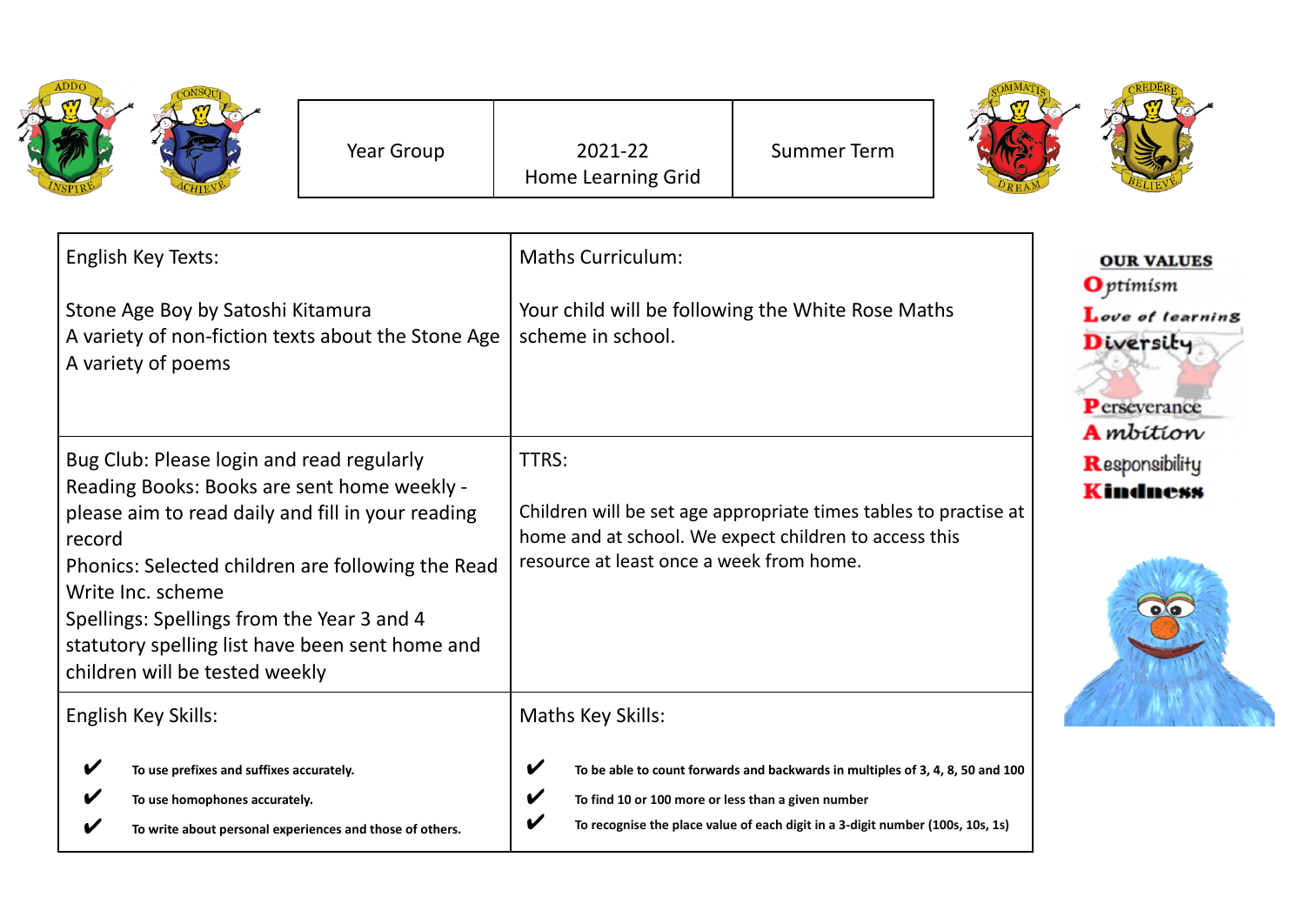| V<br>To accurately use the possessive apostrophe<br>V<br>To write from memory simple sentences, that include words<br>and punctuation taught so far<br>V<br>To research topics of interest and make posters or booklets.<br>V<br>To read a variety of texts independently and with family and<br>friends.<br>V<br>To recall and tell what has been read in my own words.<br>V<br>To practise using a variety of punctuation marks.<br>V<br>To practise neat and joined handwriting. | V<br>To compare and order numbers up to 1,000<br>V<br>To read and write numbers up to 1,000 in numerals and in words<br>V<br>To solve number problems and practical problems involving these ideas<br>V<br>To identify and name common 2D and 3D shapes and describe their features.<br>V<br>To make symmetrical patterns and identify lines of symmetry.<br>$\boldsymbol{\mathcal{U}}$<br>To measure and convert using cm, m, g, kg, l, ml.<br>$\boldsymbol{\mathcal{U}}$<br>To measure temperature.<br>$\boldsymbol{\mathcal{U}}$<br>To order days of the week and months of the year.<br>$\boldsymbol{\nu}$<br>To be able to tell the time.<br>$\boldsymbol{\mathcal{U}}$<br>To practise my mental addition, subtraction, multiplication and division. |
|-------------------------------------------------------------------------------------------------------------------------------------------------------------------------------------------------------------------------------------------------------------------------------------------------------------------------------------------------------------------------------------------------------------------------------------------------------------------------------------|-----------------------------------------------------------------------------------------------------------------------------------------------------------------------------------------------------------------------------------------------------------------------------------------------------------------------------------------------------------------------------------------------------------------------------------------------------------------------------------------------------------------------------------------------------------------------------------------------------------------------------------------------------------------------------------------------------------------------------------------------------------|
|-------------------------------------------------------------------------------------------------------------------------------------------------------------------------------------------------------------------------------------------------------------------------------------------------------------------------------------------------------------------------------------------------------------------------------------------------------------------------------------|-----------------------------------------------------------------------------------------------------------------------------------------------------------------------------------------------------------------------------------------------------------------------------------------------------------------------------------------------------------------------------------------------------------------------------------------------------------------------------------------------------------------------------------------------------------------------------------------------------------------------------------------------------------------------------------------------------------------------------------------------------------|

## **Complete 3 or more of the tasks below and share with your class teacher – you will earn House Points for your team!**

| <b>Task</b>                                                     | Step by Step                                                                                                                                                                                                                                           | How to achieve<br>success for this task                                                                                                                                                                                                                   | <b>Extra Challenge</b>                                                                | English / Maths Links                                   |
|-----------------------------------------------------------------|--------------------------------------------------------------------------------------------------------------------------------------------------------------------------------------------------------------------------------------------------------|-----------------------------------------------------------------------------------------------------------------------------------------------------------------------------------------------------------------------------------------------------------|---------------------------------------------------------------------------------------|---------------------------------------------------------|
| Produce a map of your back<br>garden or a room in your<br>house | Think about what the space<br>would look like from above<br>(birds-eye view).<br>Draw the outline of the space<br>and then add the objects in the<br>correct space.<br>You will need to include a key so<br>that know what is included in<br>your map. | Think about what the<br>space would look like from<br>above (birds-eye view).<br>Draw the outline of the<br>space and then add the<br>objects in the correct<br>space.<br>You will need to include a<br>key so that know what is<br>included in your map. | Add some directions to your map<br>to tell us how to navigate to a<br>specific point. | Use of imperative verbs to<br>write clear instructions. |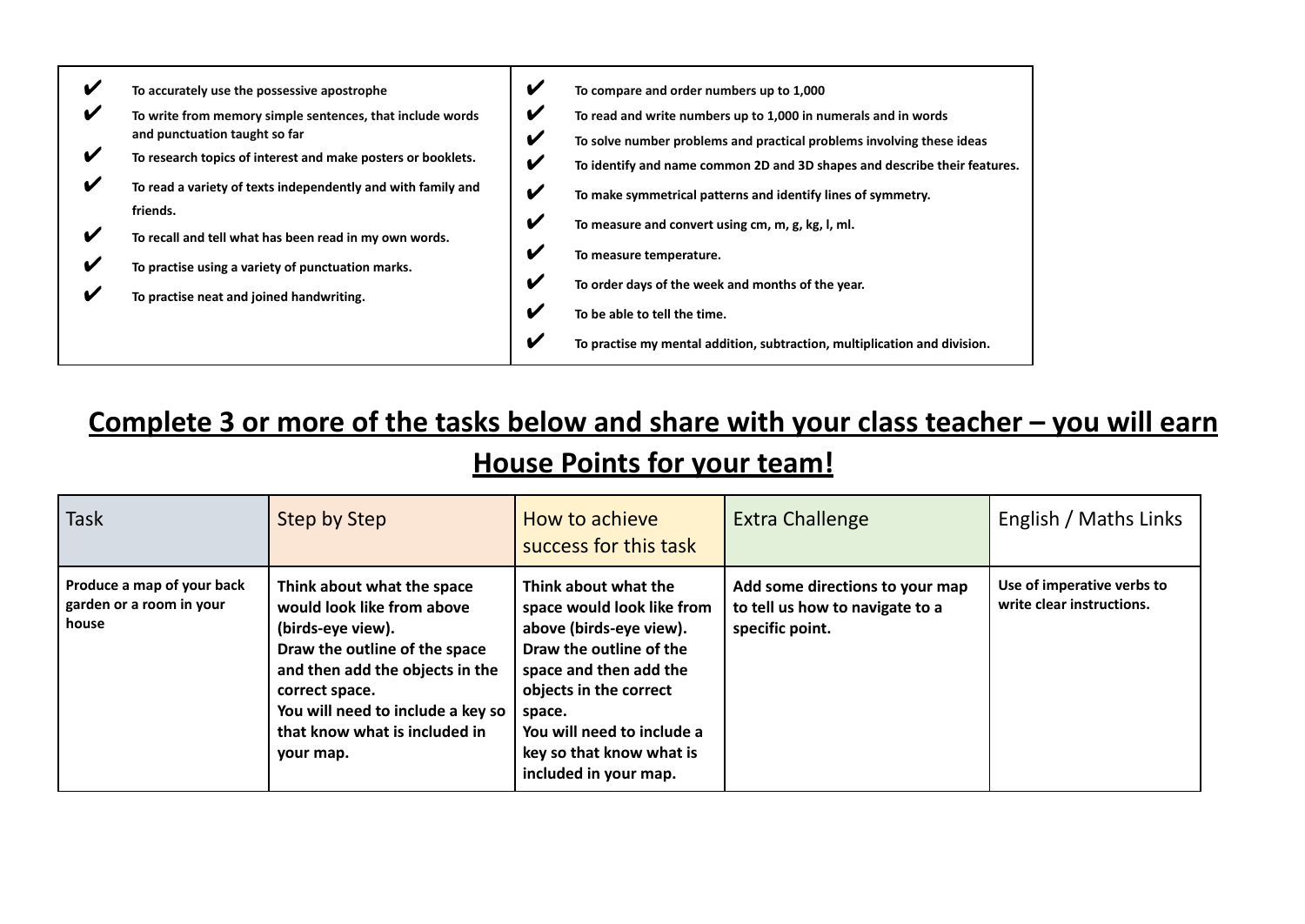| Research life in the stone<br>age.                                | Use books or the internet to<br>find out about life in the Stone<br>Age. This could be a collection<br>of fascinating facts or you could<br>choose to research a specific<br>question such as 'What did they<br>eat in the Stone Age?' | <b>Produce an information</b><br>booklet, poster or slide<br>show showing what you<br>have learnt.                                                      | You could present your findings to<br>the class at school.                                                                 | Using correct key words and<br>terminology.<br><b>English presentation skills.</b><br>Using ICT skills to present<br>findings |
|-------------------------------------------------------------------|----------------------------------------------------------------------------------------------------------------------------------------------------------------------------------------------------------------------------------------|---------------------------------------------------------------------------------------------------------------------------------------------------------|----------------------------------------------------------------------------------------------------------------------------|-------------------------------------------------------------------------------------------------------------------------------|
| Go on a shadow hunt.                                              | Look round your house and find<br>all the shadows that you can.<br>What objects are causing them?                                                                                                                                      | Sketch the objects and the<br>shadows that you find.<br>Where is the light source<br>coming from? What do you<br>notice about where the<br>shadows are? | Look again at different times of the<br>day. Are the shapes always in the<br>same place? Are they always the<br>same size? | Telling the time accurately.                                                                                                  |
| Grow a plant.                                                     | Can you keep a plant alive?<br>Have a go at planting a seed and<br>watch it grow.                                                                                                                                                      | Keep a diary of your seed<br>growing or take photos to<br>document its progress.                                                                        | You could make a poster showing<br>others what they need to do to<br>keep their plant alive and healthy.                   | Use of time conjunctions<br>to write clear instructions.                                                                      |
| Create a leaflet about<br><b>Christian and Humanist</b><br>values | Use ICT to research Christian<br>and Humanist values and then<br>create a leaflet comparing<br>them.                                                                                                                                   | Use the skills we have<br>learned in ICT to select<br>appropriate fonts, colours<br>and images to make an<br>eye-catching leaflet.                      | You could share your leaflet with<br>an adult at home.                                                                     | Using ICT skills to research<br>and record findings.<br>Using key vocabulary.                                                 |

What will you be learning about this term:

|         | Sum 1                    | Sum <sub>2</sub> |
|---------|--------------------------|------------------|
| Science | Plants                   | Light and Seeing |
| Art     | Stone Age cave paintings |                  |